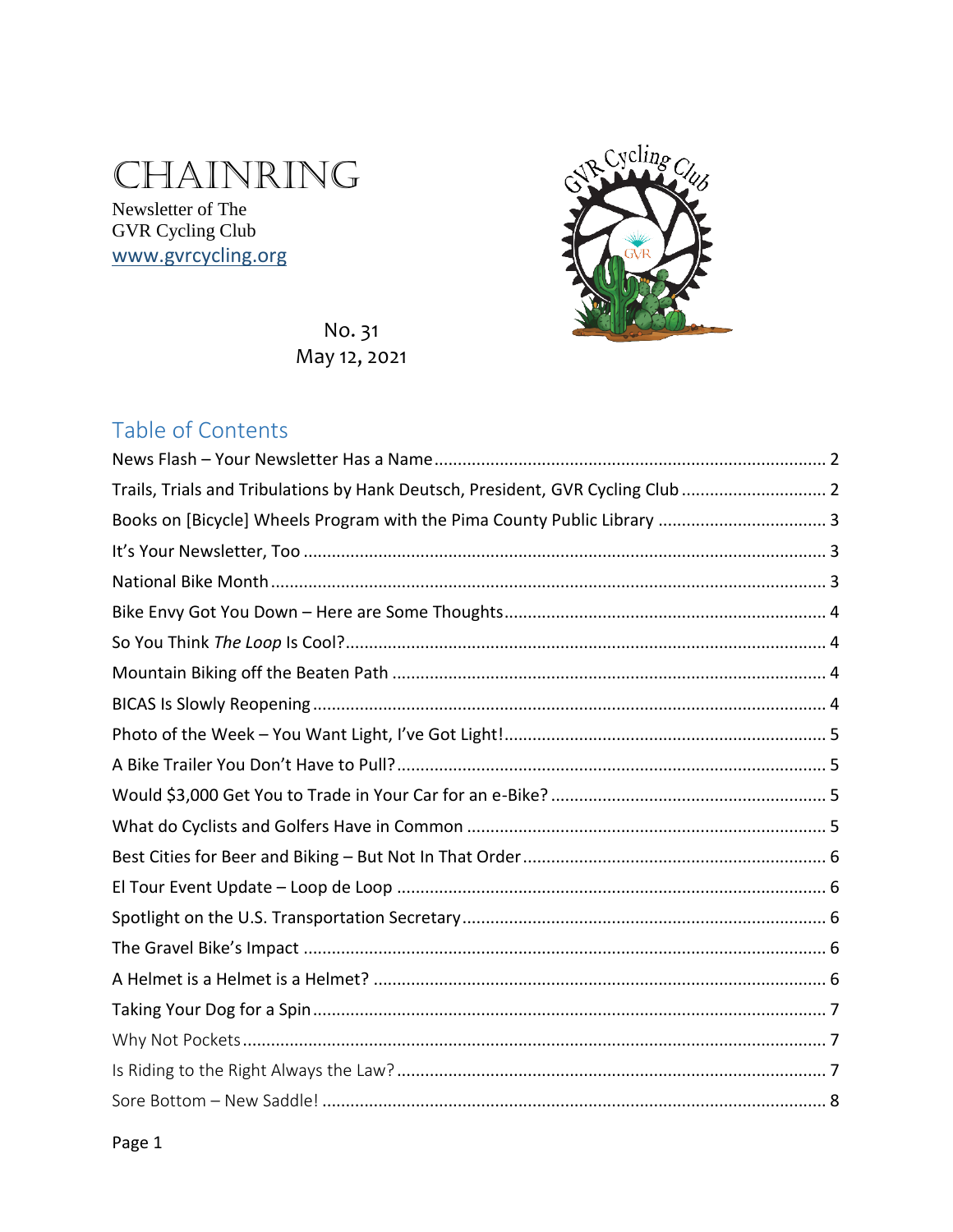#### **Next Newsletter Deadline – May 24, 2021**

# <span id="page-1-0"></span>News Flash – Your Newsletter Has a Name

In case you missed it, if you look above, your newsletter now has a name – **Chainring**. This name means something specific within the biking world and fits in well with our logo which sports a chain ring in the center. The newsletter header has also been revised and we are now adding an issue number with each publication in case you want to go back to read or find something later.

# <span id="page-1-1"></span>Trails, Trials and Tribulations by Hank Deutsch, President, GVR Cycling Club

"Summer time and the livin' is easy…" is the opening refrain from the legendary song in the epic musical, *Porgy and Bess*. Summertime is a cyclist's ideal riding time but also a time for reflection and commitment to better cycling.

As we traverse our roads and off-road trails several matters come to mind that thoughtful cyclists should consider.

Age. Some of us are finding that the "AA" (age and attrition) are beginning to take their toll. Recognizing our limitations is a sign of wisdom. Some of us need to adjust and adapt to our own age and the ages of our riding companions. Given the diversity of cyclists with the rise of the recumbents, tandems, E-bikes, tricycles, et al, it strongly suggests we are already changing and adapting.

Helmets. The arrival the pandemic increased cycling as well as the number of riders, many not wearing helmets. This is especially obvious in our own community. Maybe the senior cyclists believe there is nothing above the neck worth saving or believe, "Nobody is going to tell me what to do!" I personally have had a few ER incidents where the physicians said, "Your helmet saved your life!" Encourage the wearing of helmets by setting an example. Wear it!

TRAFFIC. Motorized traffic appears to be getting faster and more reckless. Encourage and support the efforts of our public agencies in the promotion and development of cycling safety programs including cycling lanes and increased law enforcement.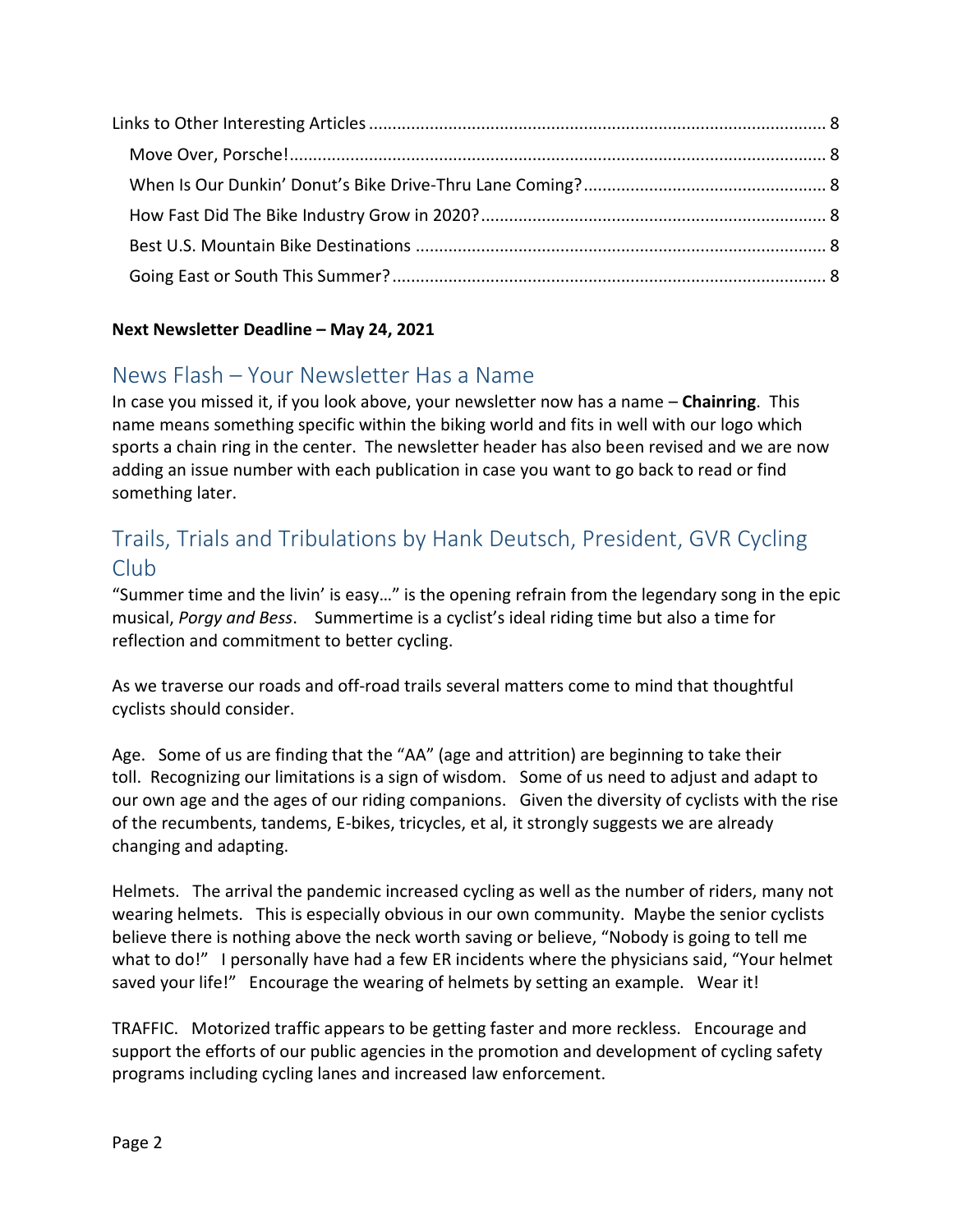SAFETY. Remember when we were younger there were the "STOP, LOOK AND LISTEN!" signs at railroad crossings. Today that is an appropriate maxim for senior cyclists as they approach corners and anywhere where a collision may occur. By considering our age limitations and modeling good citizenship and safe cycling we may find… "Summertime and the livin' REALLY is easy…!"

## <span id="page-2-0"></span>Books on [Bicycle] Wheels Program with the Pima County Public Library

The Joyner-Green Valley Library is restarting their Books on Wheels program, hopefully this summer. What is that program, you ask? It's an opportunity for residents who are homebound to get library books delivered to them by bike.

The Power of the Pedal is a 501c (3) organization that runs the Bike Ambassador program:<http://www.thepowerofthepedal.org/> . It hires individuals to ride their bikes and deliver books for the Books on Wheels program.

If you like riding your bike and talking to people this might be the opportunity for you! Once per month, library volunteers will select books for homebound customers living within a 5 mile radius of the Joyner-Green Valley Library, and a Bike Ambassador will deliver them. At this point all COVID precautions will be followed. In the future, this will actually be more of a visit and chat with folks who don't often have a lot of outside visitors.

This program is only open to year-round residents but being gone one month during the year is not a disqualification. To receive more information, you are invited to join an upcoming information session. These will be held virtually on Wednesday, June  $2^{nd}$  at 7 pm and Friday June 4<sup>th</sup> at 2 pm. Please sign up at the online [Bike Ambassador Info Session page](Bike%20Ambassador%20Info%20Session%20page) [\(https://forms.gle/ajtp6m1ykdkZmMP18\)](https://forms.gle/ajtp6m1ykdkZmMP18) and let us know which session works for you. If you cannot attend either session, but you're still interested, please e-mail one of the coordinators and they can make alternate arrangements: [Karen.Greene@pima.gov](mailto:Karen.Greene@pima.gov) or [Donna@thepowerofthepedal.org](mailto:Donna@thepowerofthepedal.org)

#### <span id="page-2-1"></span>It's Your Newsletter, Too

There are a number of club members writing for the newsletter, some regularly and some periodically. Topics range from food to fitness to safety. If you would like to write one or more pieces for the newsletter, your contribution would be welcome. Some ideas that come to mind are training for races, bucket list of rides, great riding trails, fabulous trips or use your imagination. If you want to discuss an idea, the editor's contact information is at the end of the newsletter.

#### <span id="page-2-2"></span>National Bike Month

You may not know it, but May is National Bike Month when all cyclists can celebrate their love of cycles and riding. The League of American Bicyclists takes the lead in this effort with a whole range of programs and activities - [https://www.lovetoride.net/usa.](https://www.lovetoride.net/usa) Some of these activities include a bike challenge that encourages people to ride further and record reaching their goals. This can be an individual or a group project. Let us know if there is someone in the club that wants to take the lead on this effort. There is even a blog on their website to report your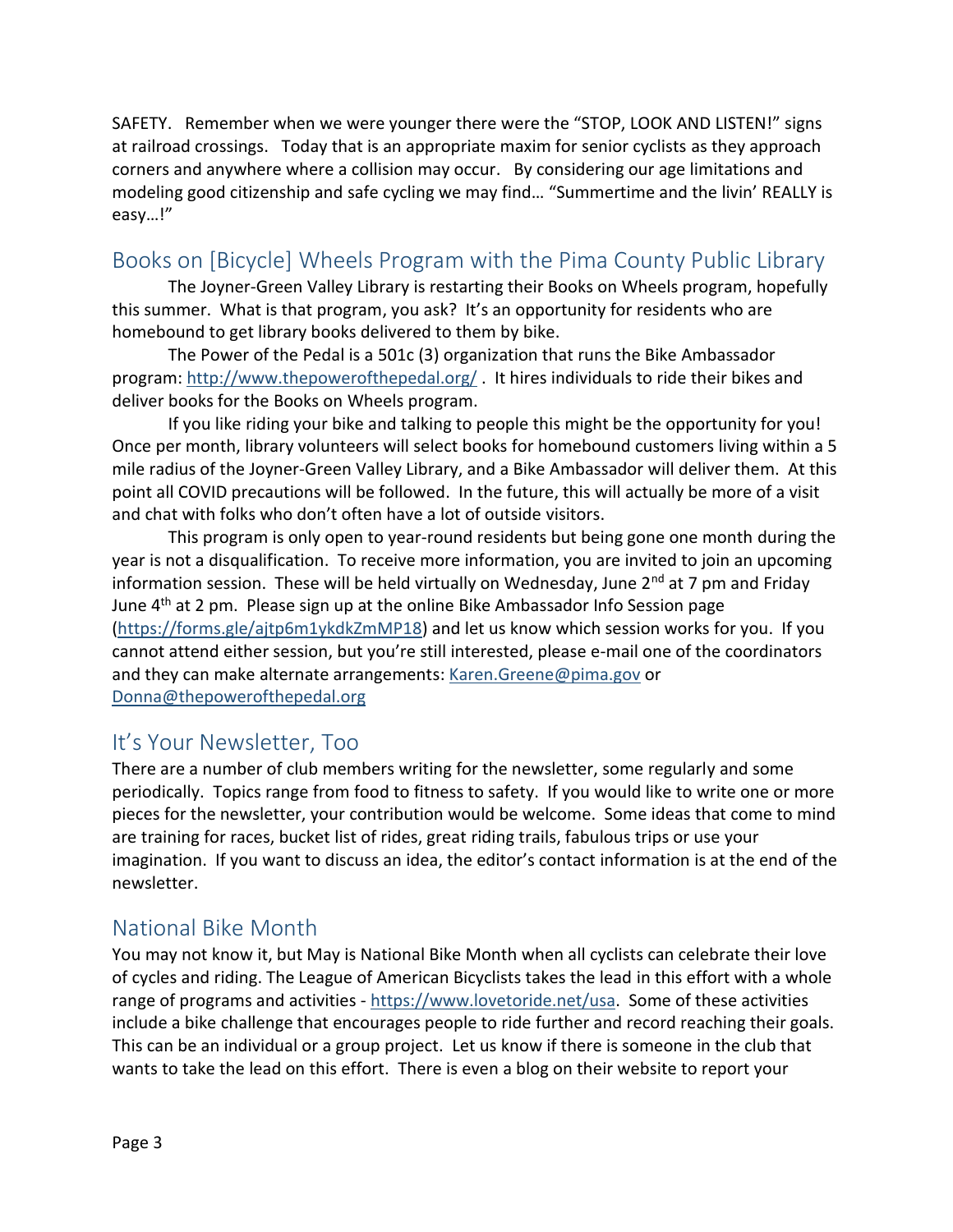progress. Whether you sign up or not, let people know that this is a month to support your favorite form of exercise.

# <span id="page-3-0"></span>Bike Envy Got You Down – Here are Some Thoughts

Two recent articles focused some attention on whether buying a better, lighter, higher end bike or investing in higher-end components is worth the investment. The first article appeared in *Popular Science* and focused on the advantages and disadvantages of going for a high-end versus an entry level bike - [https://www.popsci.com/story/technology/cheap-expensive-bike](https://www.popsci.com/story/technology/cheap-expensive-bike-difference/)[difference/.](https://www.popsci.com/story/technology/cheap-expensive-bike-difference/) The article looked at the various bicycle components and the advantages of a higher investment. The article may be a bit basic for experienced cyclists but for new riders seeking a better ride, it should be helpful. The second article focused on the issue of a bicycle's weight and what advantages you gain from a lighter bike -

[https://www.roadbikerider.com/bicycle-weight-importance-measured/.](https://www.roadbikerider.com/bicycle-weight-importance-measured/) The article looked at the issue of cost-benefit for upgraded components and the cost per grams saved versus dollars spent. One of the article's bottom lines was that the least expensive way of lowering your bike's weight would be for the rider to go on a diet and lose ten pounds.

## <span id="page-3-1"></span>So You Think *The Loop* Is Cool?

Tucson's loop is pretty cool but what do we have to compare it with? Attached is a story about some of the "World's Coolest Bike Paths" and they ARE really amazing -

[https://www.thediscoverer.com/blog/6-coolest-bike-](https://www.thediscoverer.com/blog/6-coolest-bike-paths/XvHyVpKgiwAG5a2m?utm_source=blog&utm_medium=email&utm_campaign=1208273399)

[paths/XvHyVpKgiwAG5a2m?utm\\_source=blog&utm\\_medium=email&utm\\_campaign=1208273](https://www.thediscoverer.com/blog/6-coolest-bike-paths/XvHyVpKgiwAG5a2m?utm_source=blog&utm_medium=email&utm_campaign=1208273399) [399.](https://www.thediscoverer.com/blog/6-coolest-bike-paths/XvHyVpKgiwAG5a2m?utm_source=blog&utm_medium=email&utm_campaign=1208273399)

# <span id="page-3-2"></span>Mountain Biking off the Beaten Path

If you are looking for somewhere different for your next mountain bike adventure that is within a day's driving distance, you might consider Baja California -

[https://www.bicycling.com/rides/a35879332/mountain-biking-baja/.](https://www.bicycling.com/rides/a35879332/mountain-biking-baja/) Todos Santos, Baja California Sur is the center of an area with forty miles of bike trails. There is a bike shop in town as well as restaurants and hotels.

## <span id="page-3-3"></span>BICAS Is Slowly Reopening

For many months, Bicas has only been providing service by drop-off and not allowing anyone besides staff into the building due to Covid concerns. Beginning April 27<sup>th</sup>, they began allowing the public into the building. Repair services are still only being done by staff members and masks and appropriate distancing are required to enter the building. For more details about their restrictions, go to: [https://mailchi.mp/bicas.org/welcome-back-inside-bicas-limited](https://mailchi.mp/bicas.org/welcome-back-inside-bicas-limited-services-and-masks-required?e=c6330b332a)[services-and-masks-required?e=c6330b332a.](https://mailchi.mp/bicas.org/welcome-back-inside-bicas-limited-services-and-masks-required?e=c6330b332a)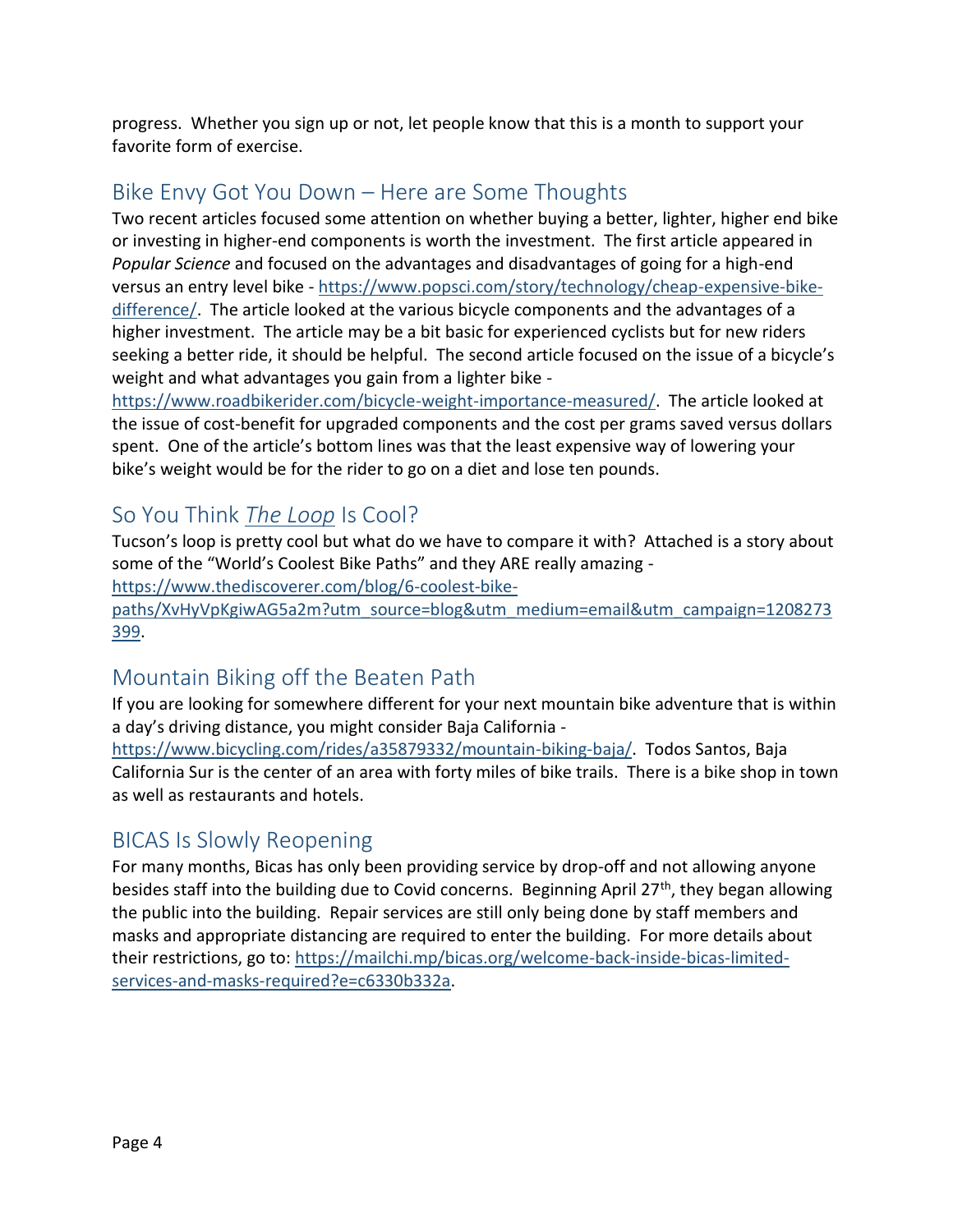# <span id="page-4-0"></span>Photo of the Week – You Want Light, I've Got Light!



# <span id="page-4-1"></span>A Bike Trailer You Don't Have to Pull?

Danish inventor/designer, Jens Martin Skibsted, has invented a bike trailer that can be pulled without the rider adding any pedal effort - [https://www.fastcompany.com/90626888/this-bike](https://www.fastcompany.com/90626888/this-bike-trailer-just-made-it-way-easier-to-ditch-your-car?partner=rss&utm_campaign=rss+fastcompany&utm_content=rss&utm_medium=feed&utm_source=rss)[trailer-just-made-it-way-easier-to-ditch-your-](https://www.fastcompany.com/90626888/this-bike-trailer-just-made-it-way-easier-to-ditch-your-car?partner=rss&utm_campaign=rss+fastcompany&utm_content=rss&utm_medium=feed&utm_source=rss)

[car?partner=rss&utm\\_campaign=rss+fastcompany&utm\\_content=rss&utm\\_medium=feed&ut](https://www.fastcompany.com/90626888/this-bike-trailer-just-made-it-way-easier-to-ditch-your-car?partner=rss&utm_campaign=rss+fastcompany&utm_content=rss&utm_medium=feed&utm_source=rss) m source=rss. This is accomplished by the trailer having a computerized electric motor that adjusts the speed of the trailer to match the rider's speed whether speeding up or slowing down. The trailer can be set up to haul people or goods and it is expected to cost just under \$900.

# <span id="page-4-2"></span>Would \$3,000 Get You to Trade in Your Car for an e-Bike?

France is currently planning to offer an incentive of 2,500 Euros (\$3,000) for each family that will trade in a car for an e-Bike to help improve the environment. For more details, go to: [https://cyclingmagazine.ca/sections/news/france-wants-to-give-e2500-to-citizens-who-trade](https://cyclingmagazine.ca/sections/news/france-wants-to-give-e2500-to-citizens-who-trade-in-their-cars-for-an-ebike/)[in-their-cars-for-an-ebike/.](https://cyclingmagazine.ca/sections/news/france-wants-to-give-e2500-to-citizens-who-trade-in-their-cars-for-an-ebike/) Some Canadian provinces are investigating this as well. Will this trend be coming soon to the US?

#### <span id="page-4-3"></span>What do Cyclists and Golfers Have in Common

A recent article in *Road Bike Rider* drew some comparisons between golf and cycling. For you golfers out there, you might want to take a look - [https://www.roadbikerider.com/golf-lessons](https://www.roadbikerider.com/golf-lessons-for-cyclists/)[for-cyclists/.](https://www.roadbikerider.com/golf-lessons-for-cyclists/)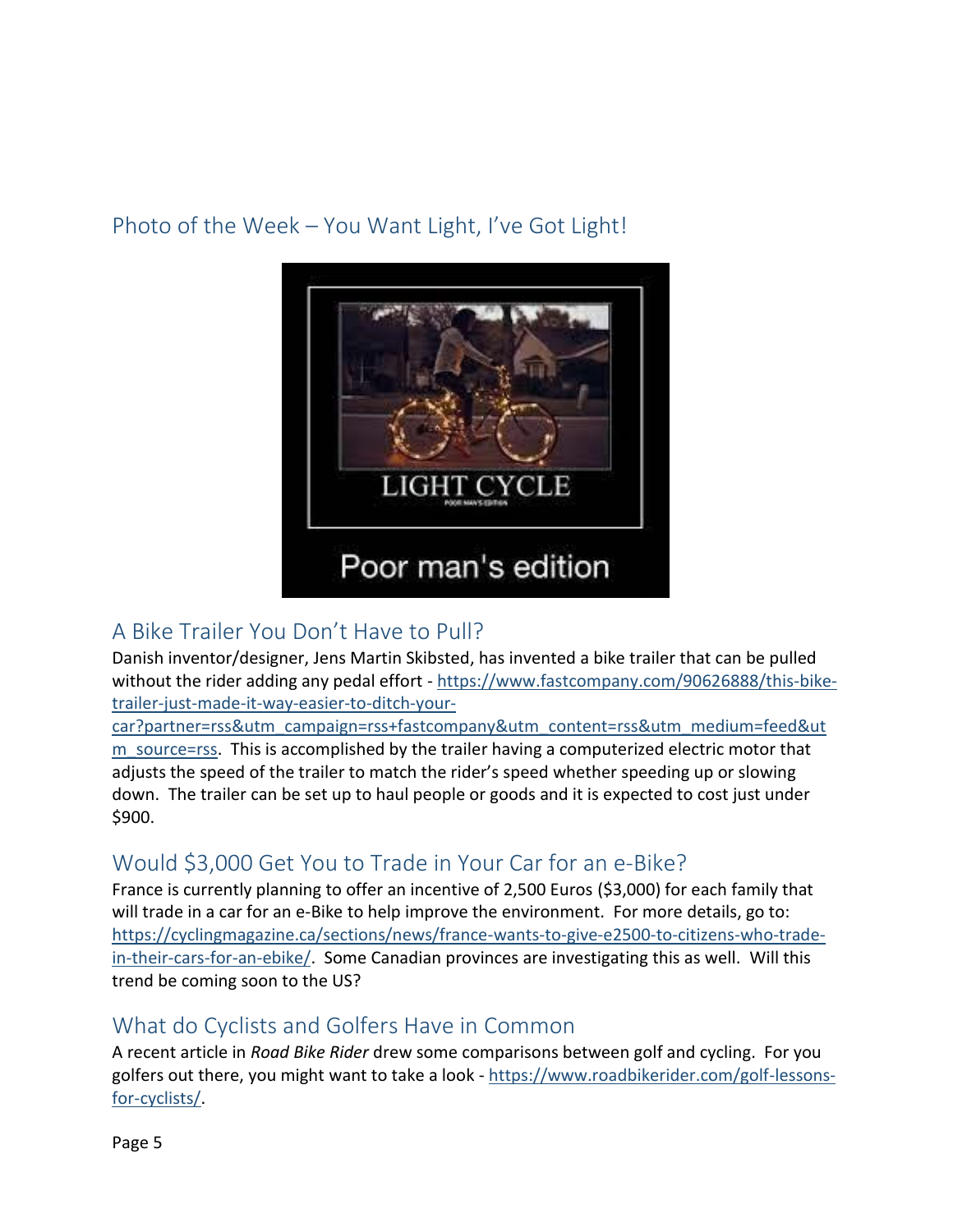## <span id="page-5-0"></span>Best Cities for Beer and Biking – But Not In That Order

If you are looking for a city where you can get a good brew after a long ride (but never before) have a look at this article from *Vinepair* Magazine - [https://vinepair.com/articles/the-5-best-u](https://vinepair.com/articles/the-5-best-u-s-cities-for-biking-and-beer/)[s-cities-for-biking-and-beer/.](https://vinepair.com/articles/the-5-best-u-s-cities-for-biking-and-beer/) It lists five cities with the best local brews plus three honorable mentions with San Diego on top. If you are a beer aficionado, this may help you plan your summer.

#### <span id="page-5-1"></span>El Tour Event Update – Loop de Loop

El Tour de Tucson is still scheduled for Saturday, November 20, 2021. An additional event – Loop de Loop - is being planned by Perimeter Cycling and Pima County to precede it. Loop de Loop will take place on Saturday, September 25<sup>th</sup> (tentative) around the Chuck Huckleberry Loop - [https://eltourdetucson.org/loop-de-loop/.](https://eltourdetucson.org/loop-de-loop/) This is a fun ride that riders can join anywhere on the loop from 6:00 a.m. to noon. There will be booths along the route with information from event sponsors. An after-ride party will take place at noon at the MCA Annex, Mercado St. Augustin, 100 South Avenida del Convento, with live music and a beer garden.

## <span id="page-5-2"></span>Spotlight on the U.S. Transportation Secretary

If you are the U.S. Transportation Secretary and trying to put a positive spin of e-Bikes, be prepared for lots of Monday-Morning Quarterbacking. Secretary Pete Buttigieg put out a video on his Twitter feed of him riding to work on an e-Bike. He got lots of reader suggestions including his seat adjustment, looking down instead of forward, etc. For more on this story, go to: [https://cyclingmagazine.ca/sections/news/twitter-pete-buttigieg-bike-fit/.](https://cyclingmagazine.ca/sections/news/twitter-pete-buttigieg-bike-fit/)

## <span id="page-5-3"></span>The Gravel Bike's Impact

The gravel bike has entered the cycling arena with the same speed and impact of the e-bike. Prior to the gravel bike and e-Bike, there were three choices – road, mountain and hybrid – now there are five two-wheeled options. Some of the changes that the gravel bike is bringing to the road bike world include wider tires, single-speed crank, tubeless tires and more comfort orientated frames. For more discussion of these changes and their impact on cycling, go to [https://road.cc/content/feature/6-ways-gravel-bikes-have-improved-road-bikes-282375.](https://road.cc/content/feature/6-ways-gravel-bikes-have-improved-road-bikes-282375)

#### <span id="page-5-4"></span>A Helmet is a Helmet is a Helmet?

How old is your helmet? Is it an old-faithful that is comfortable to wear and, after ten years, it is as shiny and unblemished as the day you bought it? Is your helmet still pretty new but it looks a bit battered having traveled the world, been dropped a few times and has some dings here and there? In either case, you might want to consider replacing that helmet as helmets have an expiration date just like food labels. *Road Bike Action Magazine* did a recent article on helmet issues and provides some guidelines on how often you should replace your helmet, even if it is an old faithful - [https://roadbikeaction.com/why-do-helmets-have-an-expiration](https://roadbikeaction.com/why-do-helmets-have-an-expiration-date-and-how-serious-is-it-2/)[date-and-how-serious-is-it-2/.](https://roadbikeaction.com/why-do-helmets-have-an-expiration-date-and-how-serious-is-it-2/)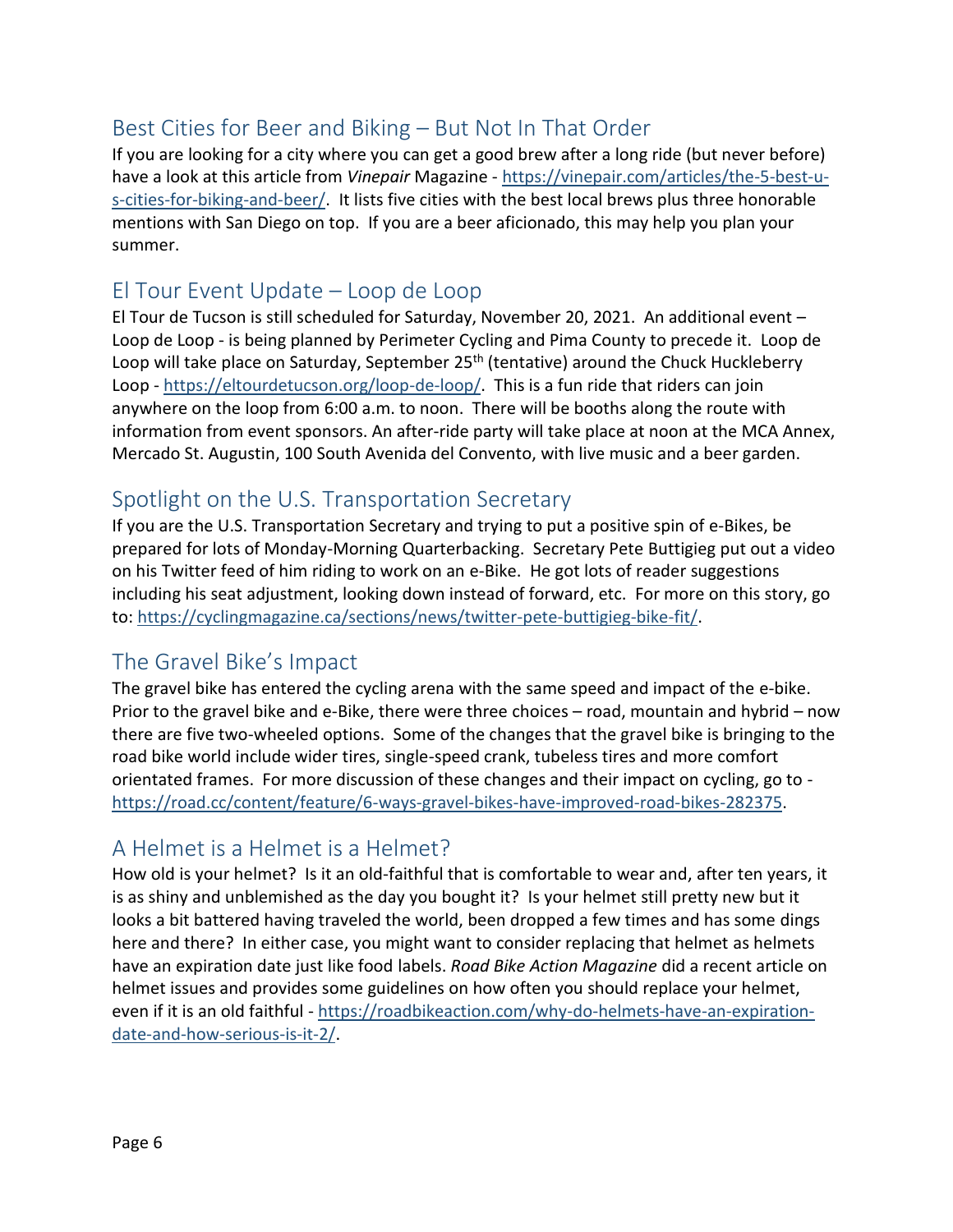# <span id="page-6-0"></span>Taking Your Dog for a Spin

It's not unusual to see a Green Valley cyclist towing a child's bike trailer with their dog inside. Cliff Brush, who lives in Florida, goes one better. He rides with his 75 pound Golden Doodle, Brodie, in a doggie back-pack - [https://www.bicycling.com/culture/a36062594/brodie-the](https://www.bicycling.com/culture/a36062594/brodie-the-goldendoodle-bike-rides/)[goldendoodle-bike-rides/](https://www.bicycling.com/culture/a36062594/brodie-the-goldendoodle-bike-rides/). If you'd rather be carrying rather than pulling, you can find doggie backpacks at: [https://www.k9sportsack.com/collections/dog-carriers?gclid=Cj0KCQjwyN-](https://www.k9sportsack.com/collections/dog-carriers?gclid=Cj0KCQjwyN-DBhCDARIsAFOELTkg27rFbGgY0KMrIXQa641aMq6UwB2Kc8ij-gvPrDL1Cn4wsj2U5eAaAu6cEALw_wcB)[DBhCDARIsAFOELTkg27rFbGgY0KMrIXQa641aMq6UwB2Kc8ij](https://www.k9sportsack.com/collections/dog-carriers?gclid=Cj0KCQjwyN-DBhCDARIsAFOELTkg27rFbGgY0KMrIXQa641aMq6UwB2Kc8ij-gvPrDL1Cn4wsj2U5eAaAu6cEALw_wcB)[gvPrDL1Cn4wsj2U5eAaAu6cEALw\\_wcB.](https://www.k9sportsack.com/collections/dog-carriers?gclid=Cj0KCQjwyN-DBhCDARIsAFOELTkg27rFbGgY0KMrIXQa641aMq6UwB2Kc8ij-gvPrDL1Cn4wsj2U5eAaAu6cEALw_wcB)



#### <span id="page-6-1"></span>Why Not Pockets

A recent article in *Road Bike Rider* suggests that that lack of pockets in biking shorts is the result of bike racers' interest in lighter weight on the bike and clothing sleekness to avoid drag and cut through the wind more easily. For us non-racers this means always wearing a jersey or a vest that does have pockets to carry a phone/wallet/ID/etc. A number of bike clothing manufacturers are now creating shorts and bibs with pockets but they are not always easy to find or recognize from an on-line description. This article -

<https://www.roadbikerider.com/cargo-pocket-cycling-shorts/> - provides a good list of manufacturers and models that provide a rider with the pockets he/she craves.

## <span id="page-6-2"></span>Is Riding to the Right Always the Law?

While riding as far right as possible whether in bike lanes or on regular roads is recommended, there are times when cyclists may need to ride further left or in the main traffic lane. The Arizona Supreme Court recently decided a case where a cyclist was ticketed for not being to the far right - [https://www.cazbike.org/the-need-for-better-law-enforcement-training/.](https://www.cazbike.org/the-need-for-better-law-enforcement-training/) The cyclist challenged this in court and the judges decided in the rider's favor.